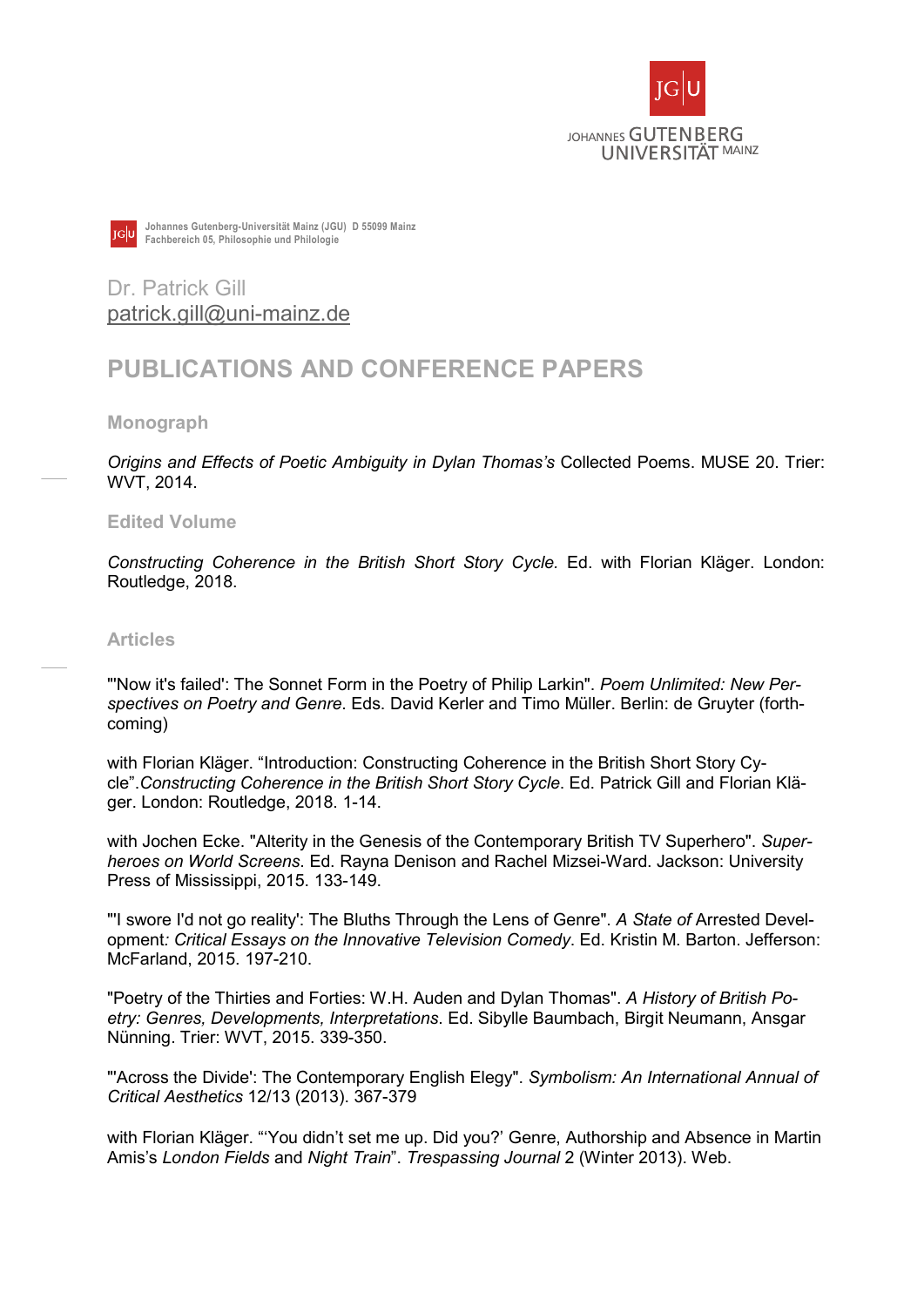

"'The drops which fell from Shakespear's Pen': Hamlet in Contemporary Fiction". Alicante Journal of English Studies 25 (2012). 257-268.

"Global English: The Proliferation of English Varieties in American Television Series". Previously On: TV Series in the Third Golden Age of Television. FRAME: Revista de Cine de la Biblioteca de la Facultad de Comunicación. Ed. Miguel A. Pérez-Gómez. 2011. 743-754. Web.

"'It's a destiny thing - enjoy it!' Free Will and Determinism in Bryan Fuller's Television Series". The Television World of Pushing Daisies: Critical Essays on the Bryan Fuller Series. Ed. Alissa Burger. Jefferson: McFarland, 2011. 115-133.

"The Uneasy Domesticity of Dylan Thomas's Under Milk Wood". Constructions of Home: Interdisciplinary Studies in Architecture, Law and Literature. Ed. Klaus Stierstorfer. AMS Studies in Cultural History 9. New York: AMS Press, 2010. 291-301.

"From Staging Interculturality to Intercultural Stagings: Text and Performance in the Plays of Sulayman Al-Bassam". Staging Interculturality. CDE 17. Ed. Werner Huber and Margarete Rubik. Trier: WVT, 2010. 237-249.

"Inscrutable Apocalypse and Lucid Movement? Dylan Thomas, Philip Larkin, and the Sonnet". "My age is as a lusty winter": Essays in Honour of Peter Erlebach and Thomas Michael Stein. Ed. Bernhard Reitz. Trier: WVT, 2009. 183-193.

"The Name of the Game': Form and Function of Episode Titles in Grey's Anatomy". Grace under Pressure: Grey's Anatomy Uncovered. Ed. Cynthia Burkhead and Hillary Robson. Newcastle: Cambridge Scholars Publishing, 2008. 22-31.

#### Review

"Nowhere to Go but Everywhere: Locations of the Contemporary British Elegy". Symbolism: An International Annual of Critical Aesthetics 16 (2016). 315-323.

### Reference Entries

"Robert Burns, 'To a Daisy'"; "Charlotte Smith, 'The Female Exile'"; "Charlotte Smith, 'The Partial Muse'". Encyclopedia of Literary Romanticism. Ed. Andrew Maunder. New York: Facts on File, 2010.

"Monica Ali, Brick Lane". Encyclopedia of Contemporary Writers and Their Work. Ed. Geoff Hamilton and Brian Jones. New York: Facts on File, 2010.

"Vernon Watkins". Companion to British Poetry: 1900 to the Present. Ed. James Persoon and Robert R. Watson. New York: Facts on File, 2008.

"William Harris". Eighteenth-Century British Historians. Dictionary of Literary Biography 336. Ed. Ellen J. Jenkins. Detroit: Thomson Gale, 2007.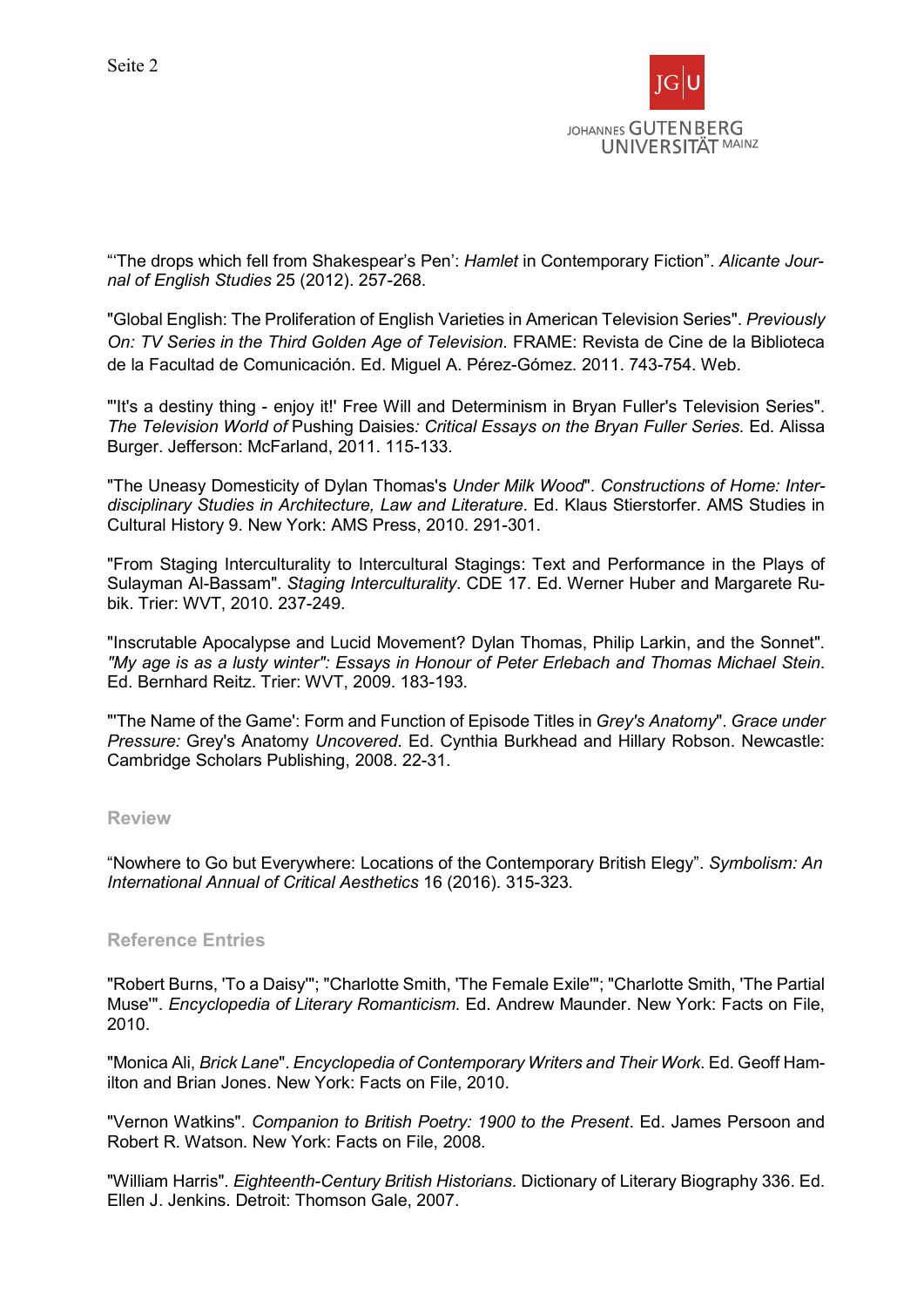

revision of "Hans Schleimer". Lexikon des gesamten Buchwesens. Vol. VIII. Ed. Severin Corsten, Stephan Füssel, Günther Pflug. Stuttgart: Hiersemann, 2003.

## Conference Papers

"'You can't prove which story is true': The Contemporary Robinsonade and Textual Authority". Authored Cultures/Authoring Cultures: Negotiating Control over Media Texts. Torun, December 2018.

"'I can still hear you': Self-Effacement and Foregrounding of the Speaker's Role in Elegies Public and Private". Elegy: New Approaches. Durham, September 2018.

"Digital Shakespeare: Quantitative Text Analysis in Support of Traditional Scholarship in the Humanities". ECHIC 2018: Equip & Engage: Research and Dissemination Infrastructures for the Humanities. Leuven, April 2018.

"A Decade of Podcasting in Review". The Podcast: Forms, Functions, Futures. Mainz, February 2018.

"'And one of the best of its kind I ever heard': Acoustic Narration in Karl Bruckmaier's Leben und Ansichten von Tristram Shandy, Gentleman (2015). Second International Laurence Sterne Foundation Conference 2017: Adaptation in the Age of Sterne. Bydgoszcz, October 2017.

"'Questions of Decorum': Martin Amis's *Einstein's Monsters* between Anthology and Cycle". Short Fiction: Co-Texts and Contexts/Le récit bref: co-textes et contexts. Leuven, May 2017.

"'Bad Habits of Expectancy': Larkin as Sonneteer". New Perspectives in English and American Studies. April Conference Fourteen. Krakow, April 2017.

"Mind the Gap: The Contemporary Literary Novel and Conspicuous Absences". Novel – Seeming – Goods: Futures of the Anglophone Novel. Mainz, September 2016.

"'Whatever is, is right?' The Transition from Wishing to Counterfactuality in English Verse".  $4<sup>th</sup>$ International Congress on Linguistics, Literature and Cultural Studies in Modern Languages. UCAM Murcia, September 2016.

"'If poetry could tell it backwards': The Pessimism of 21st Century Autopoetics". Writing and Insecurity: Writing the Twenty-first Century. Brighton, March/April 2016.

"Serialisation and Metaisation: The Sitcom as Imitator and Innovator". 50 Shades of Popular Culture. Krakow, February 2016.

with Florian Kläger. "Introductory: Textual Coherence, the Form of the Story Cycle, and the British Tradition". Constructing Coherence in the British Short Story Cycle. Mainz, October 2015.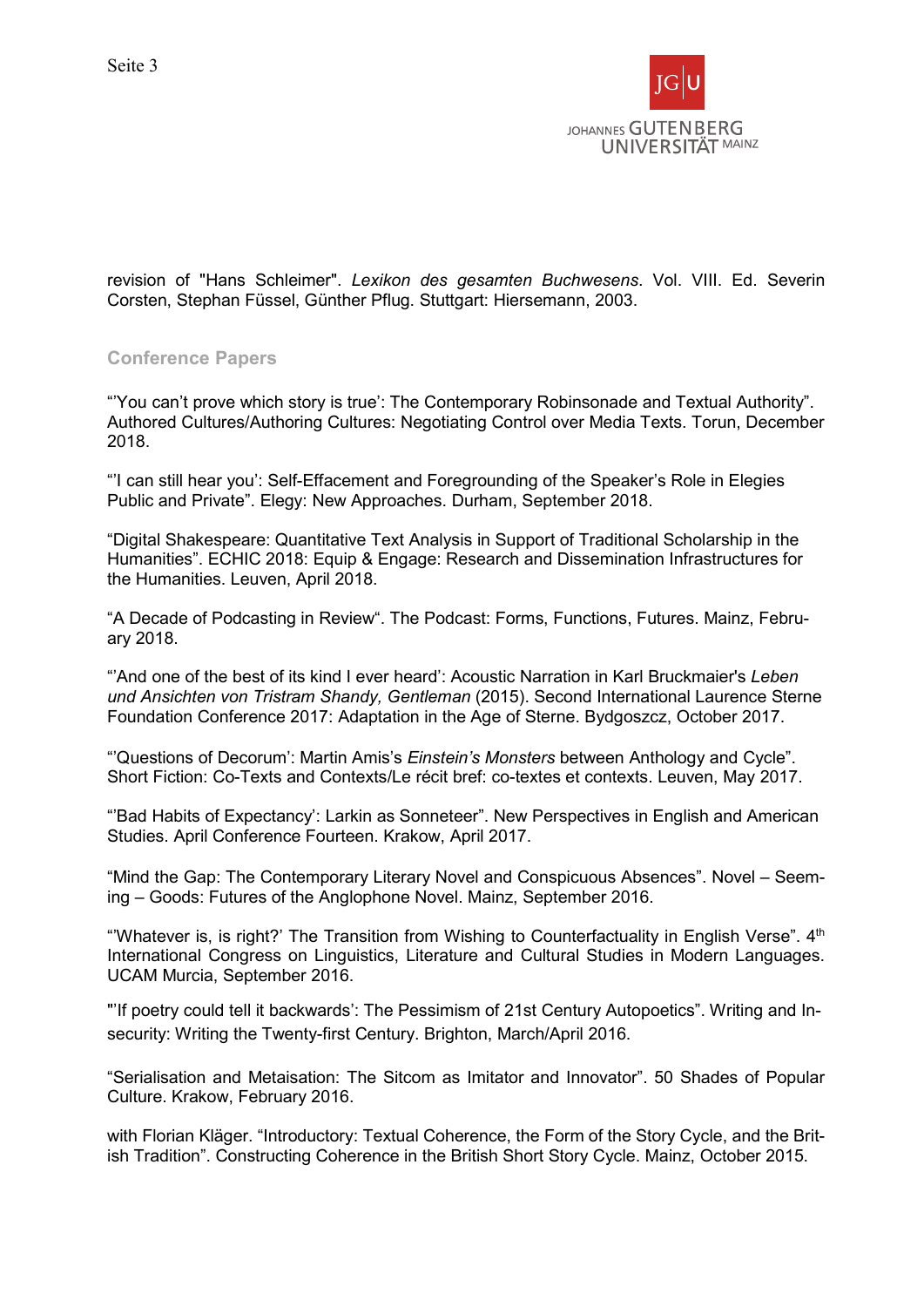

"The dampest kind of dejection'? Defining the Elegy in the 21<sup>st</sup> Century". Poem Unlimited: New Perspectives on Poetry and Genre. Augsburg, October 2015.

"'Fain would I dwell on form': Romeo and Juliet, Genre, and German Film Adaptation". Shakespeare's Romeo and Juliet in European Culture. Murcia, November 2014.

"The Contemporary Elegy in English: Observations on Generic Reconfigurations". Beyond Words: Crossing Borders in English Studies. April Conference Thirteen. Krakow, April 2014.

"Struggling to Present 'a cohesive, manageable story': Adapting Brief Interviews with Hideous Men and Money for Film and Television". Association of Adaptation Studies Conference. Berlin, October 2010.

"The Enemy You Know: The Uneasy Domesticity of Dylan Thomas's Under Milk Wood as a Response to a World in Crisis". Constructions of Home: Interdisciplinary Studies in Law, Architecture and Literature. Münster, November 2008.

"Dylan Thomas's Wordplay: A Test Case for the Translation of Poetry?" Poetry and Translation. Stirling, July 2008.

"'O my prophetic soul': Hamlet and the Contemporary Novel". Mid-Atlantic American/Popular Culture Association Conference. Pittsburgh, November 2002.

### Invited Talks

"The Limits of Knowledge: Theodicy in An Essay on Man and The Seasons". Literature of the Enlightenment. Mainz, May 2019.

"Age of Reason, Age of Enlightenment: A Modest Proposal". Literature of the Enlightenment. Mainz, April 2019.

"'And not add a last line': The Contemporary Novel, Conspicuous Absences, and Metafictional Pessimism". Hamburg, June 2018.

"In Memoriam". Core Readings in English Literature. Mainz, May 2018.

"The Rape of the Lock". Core Readings in English Literature. Mainz, April 2018.

"Tennyson and the Brownings". The Victorian Period. Bayreuth, December 2017.

"British TV Superheroes". Bydgoszcz, October 2017.

"Warum heißt es eigentlich auf Deutsch 'Wolke Sieben' aber auf Englisch 'Cloud Nine'?". SWR 3: Kurze Frage – kurze Antwort. Mainz, December 2016.

"Form without Frowns: Making Sense of the English Sonnet". Fremdsprachentag: Jahrestagung des Sprachenverbandes Englisch und Mehrsprachigkeit. Mainz, September 2016.